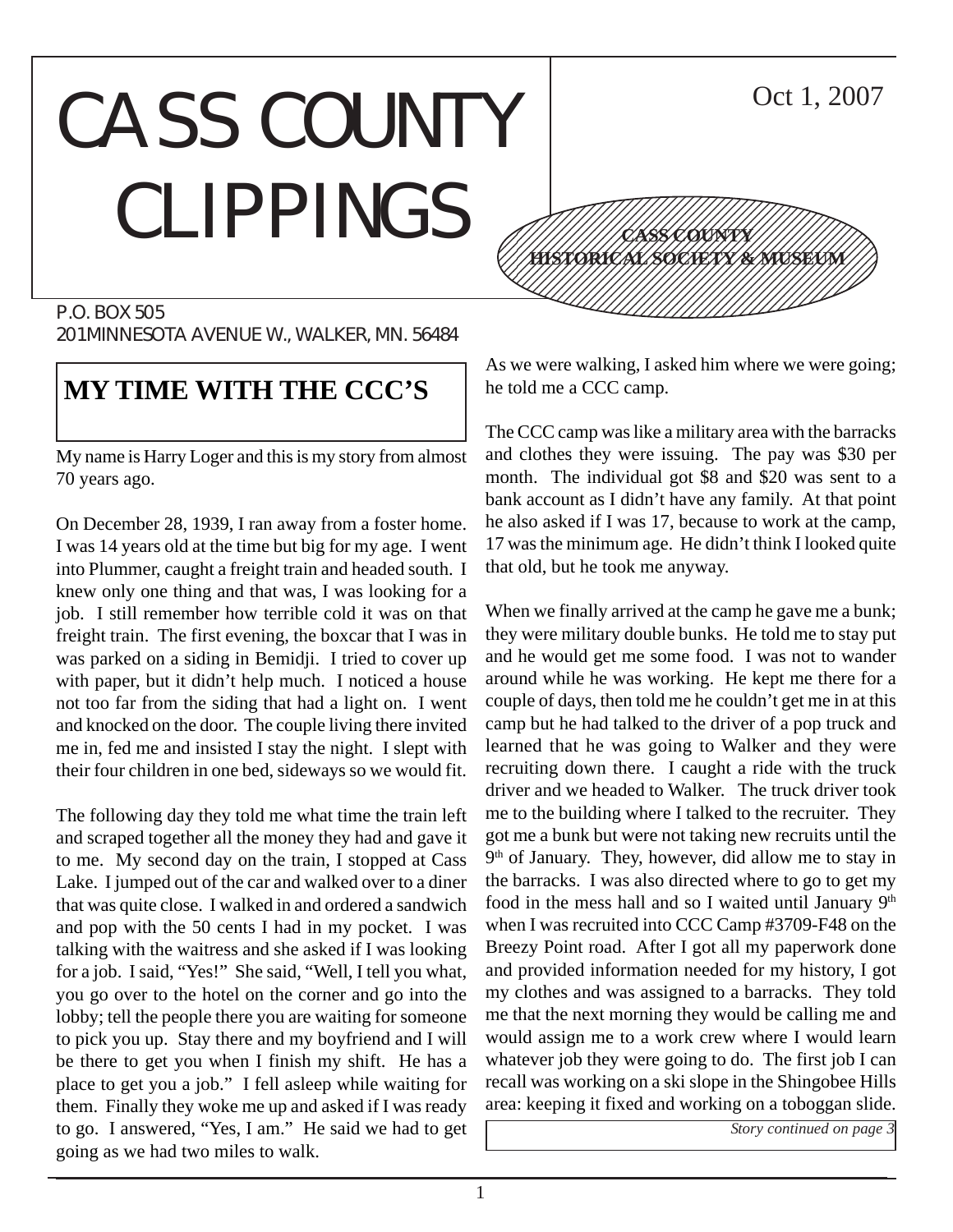### $1$  9  $\pm$  9  $\pm$  9  $\pm$  9  $\pm$  9  $\pm$  9  $\pm$  9  $\pm$  9  $\pm$  9  $\pm$  9  $\pm$  9  $\pm$  9  $\pm$  9  $\pm$  9  $\pm$  9  $\pm$  9  $\pm$  9  $\pm$  9  $\pm$  9  $\pm$  9  $\pm$  9  $\pm$  9  $\pm$  9  $\pm$  9  $\pm$  9  $\pm$  9  $\pm$  9  $\pm$  9  $\pm$  9  $\pm$  9  $\pm$  9  $\pm$  **Cass County Research Center**  $\blacksquare$

Our facility has been quite busy again this season Many people are viewing the 15,000 names in our obituary index on our website and have been requesting copies.

123456789012345678901234567890121234567890123456789012345678901212345678901234567890123456789 123456789012345678901234567890121234567890123456789012345678901212345678901234567890123456789

123456789012345678901234567890121234567890123456789012345678901212345678901234567890123456789  $1$  9  $\pm$  9  $\pm$  9  $\pm$  9  $\pm$  9  $\pm$  9  $\pm$  9  $\pm$  9  $\pm$  9  $\pm$  9  $\pm$  9  $\pm$  9  $\pm$  9  $\pm$  9  $\pm$  9  $\pm$  9  $\pm$  9  $\pm$  9  $\pm$  9  $\pm$  9  $\pm$  9  $\pm$  9  $\pm$  9  $\pm$  9  $\pm$  9  $\pm$  9  $\pm$  9  $\pm$  9  $\pm$  9  $\pm$  9  $\pm$  9  $\pm$  123456789012345678901234567890121234567890123456789012345678901212345678901234567890123456789 12345678901234567890123456789012345678901234567890123456789012345678901234567890123456789012345678901234567890

We've received a collection of old school records from around the county. Not complete, but nevertheless valuable for our research center.

Another item of interest is a small collection of photographs pertaining to the CCC Camp at Breezy Point, Walker Camp #3709. If you have any photos, which could be copied of the CCC Camps in Cass County, or were a member yourself, please consider contacting us and sharing some information on this period of Cass County history.

### **COLD CASE ASSISTANCE**

A call came in from the Criminal Justice Studies Department of the University of South Dakota from Director Steve Feimer. He was investigating the suspected homicide of a woman missing for sixty five years -- Mary Murray Everson-Dunn. Mary had been a resident of the Pine River area as a young woman. An article in the Sioux Falls, SD *Argus Leader* explains why this cold case file was reopened.

Mary Murray disappeared in 1951. She was divorced from her husband Harry and no longer lived in the area. When her son George visited his childhood home in South Dakota, he had a flashback of his parents fighting when his mother returned by train for a visit. His father Harry had a violent temper and he remembered at age 4 or 5 watching his father collapse the well, throw a load of rocks down it and tell the three kids to never go near it.

Mary's disappearance was never reported, and consequently there was never an investigation. We were able to supply information regarding the James and Mary Murray family to help establish a timeline of events surrounding the death/disappearance of Mary.

The son, George Everson, has hired a private company to bring in equipment and machinery to search for a 24-inch well in the field. The Hamlin County Sheriff acknowledges that there's no proof that a body is buried anywhere in the field, but he feels that the request for assistance merits attention. He said, "We would like to recover the remains and give her a proper burial for the family -- and bring some closure."

Searchers hope to get maps that predate the woman's death to determine where the well was located.

We are glad to help and hope for a resolution of the case to assist this family with Cass County roots.

### **Cass County Historical Society Board of Directors**

Cecelia McKeig Audrey Chelberg Sandy Pauly Dan Eikenberry Diana Kramer Kelly Nelson

### **Cass County Research Center**

The research center is staffed by the Cass County Historical Society at the Cass County Museum in Walker. Through the winter, research help is available by appointment. The research library, obit indexes, newspaper microfilm, and other archival materials are accessible for a \$10 research fee for nonmembers.

One of our immediate goals is to expand the microfilm collection of newspapers and census records as we have the only microfilm reader/printer available for public use in the county.

**The Cass County Historical 12356 Society meets on the second Tuesday of each month at 6:30 12345 at the Museum.** The Museum.

123456789012345678901234567890123456789012345678901234567890123456789012345678901

**1234567912 The next meetings are** 1234567890123456789012 **October 9th and November 13th**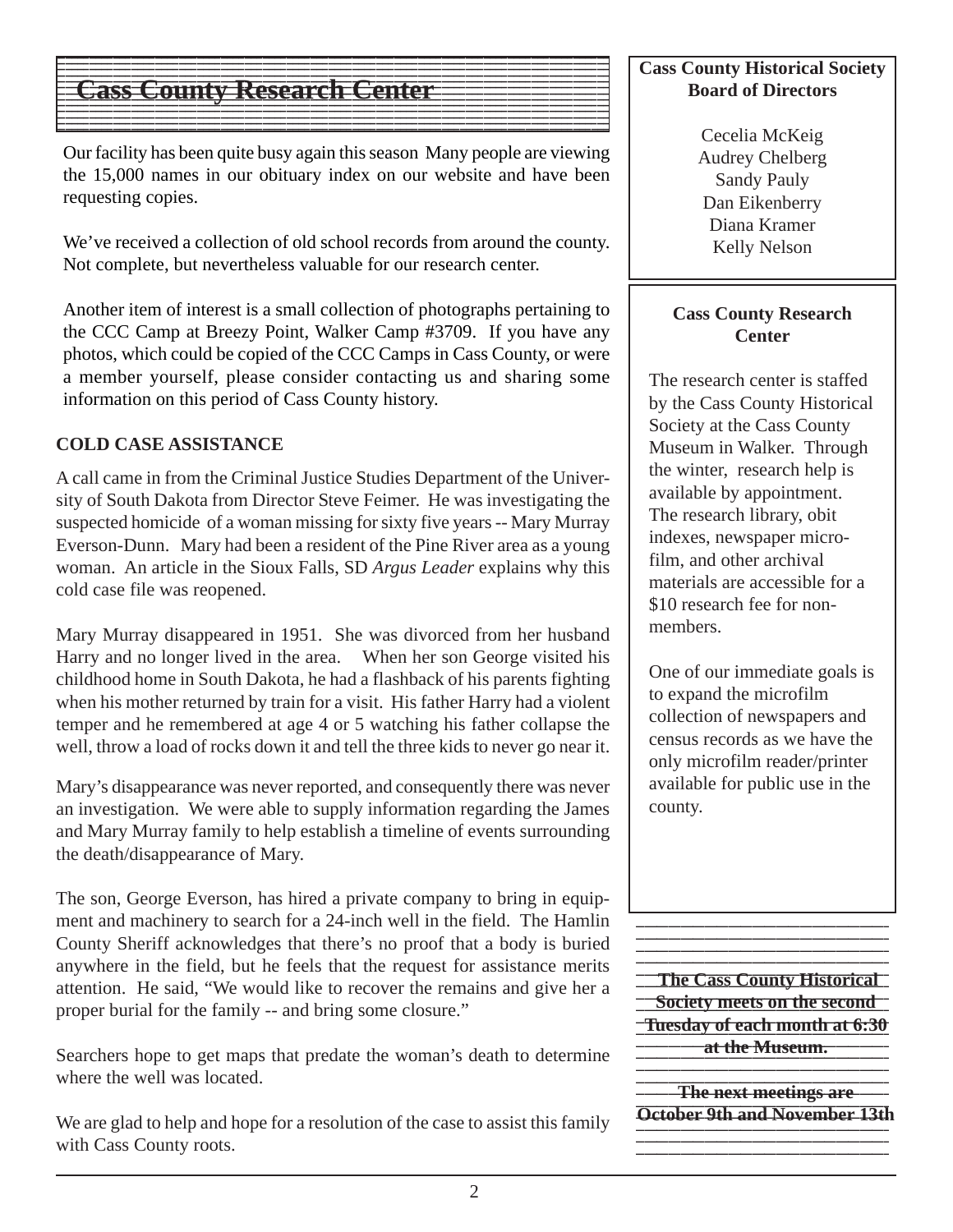A toboggan slide is an icy downhill ride. Every morning we would go down to Shingobee Creek, pick up spray buckets and then go to the top and spray fresh water to build up the ice on the toboggan slide, which if I remember right was 2 to 3 feet deep at the bottom and a couple of feet wide with a 3 inch gap at the bottom to hold the toboggan in a certain spot. We CCC's didn't have toboggans but we sure had a lot of fun after the water froze, riding down the slope on our snow shovels by grabbing the handle and sitting down on the shovel. What a ride! I don't recall how long I was at that site.

I was assigned to different types of work and different crews during the next few months. I was assigned to a crew that was cutting down certainsize pine trees and then cutting them into specified lengths and then taking them to a storage area. From the storage areas they were loaded onto trucks and taken into town. They were then used for telephone and power poles. One of the jobs I was assigned to was trimming pine trees. By that I mean we had to saw with a long pole. We would trim the lower branches of the pines so that more sun would get to the floor of the forest so other trees would grow. We would trim out the bad ones throughout the forest.

Another project I was on was to build roads and cut down the brush along the roads going to different areas that had either been burned out or were without trees at all. We also built roads to areas where the Forestry would build fire lookout towers. I believe we did this in the Whipholt area. We would have to get a truck up against some place where we could pick up dirt. We would load the truck by hand to take dirt to areas where we put in pipes for drainage. This was quite interesting.

In these large areas where there were no trees, they would take a tractor and a single bottom plow and go through these areas. I forget how wide these rows would be, but they weren't always in a straight line. They pretty much followed the lay of the land and when the area was ready, we would have to plant pine tree seedlings. Each morning we would get a box of trees set down in different areas and then get a spade and dig an inverted hole. We would take the small planters, spread the roots, fill the hole back up and then move maybe 10 to 15 feet away and repeat the process. We would keep going like this all day long. I remember that I couldn't keep up with the older men. They were a little tough on me. The superintendents and the bosses of the camp (and there were a bunch of them) would be on your butt to plant faster and keep up with the rest of the guys. There were several times where I got kicked in the butt to hurry up. This went on for several days, and we planted a terrific amount of trees.

From there I went to fight forest fires. I'm not sure if it was a controlled burn or after a forest fire but we would have a 10 gallon water tank with sprayer heads strapped on our backs and we walked through the forest spraying out the hot spots. We filled our tanks from the swamps in the area.

Another job I was involved with was helping to build small dams. We hauled in dirt and leveled and packed it down. They were more like diversion channels.

In the camp we naturally would have to keep the area clean. There were pool tables at the Recreation Hall in the camp. Sometimes a bunch of us would go to Leech Lake, especially on the weekend. We would either swim or play around. In the winter we would watch people ice fishing. No women were allowed in the camp, but there was a small dance hall near the camp on the highway to Walker. Locals know it as Fisher's Barn or the Silver Dollar Club. It got to where I would go to the dance hall occasionally and try to get involved like the older guys with the gals. I made a lot of stumbling mistakes but I enjoyed myself and it was a learning experience.

We would walk to Walker quite often, crossing over the bridges at the north and south ends of Shingobee Island. There were many things to do in town, but we mostly just walked around. It was a 3 to 4 mile walk from camp but we did it to keep busy.

Volunteers are urged to meet again on a regular basis at the museum to read newspapers and abstract the pertinent information and put it on 3x5 index cards. Obituaries from the Cass Lake Times have been completed from 1899 - 1980. Please call for information on dates and time.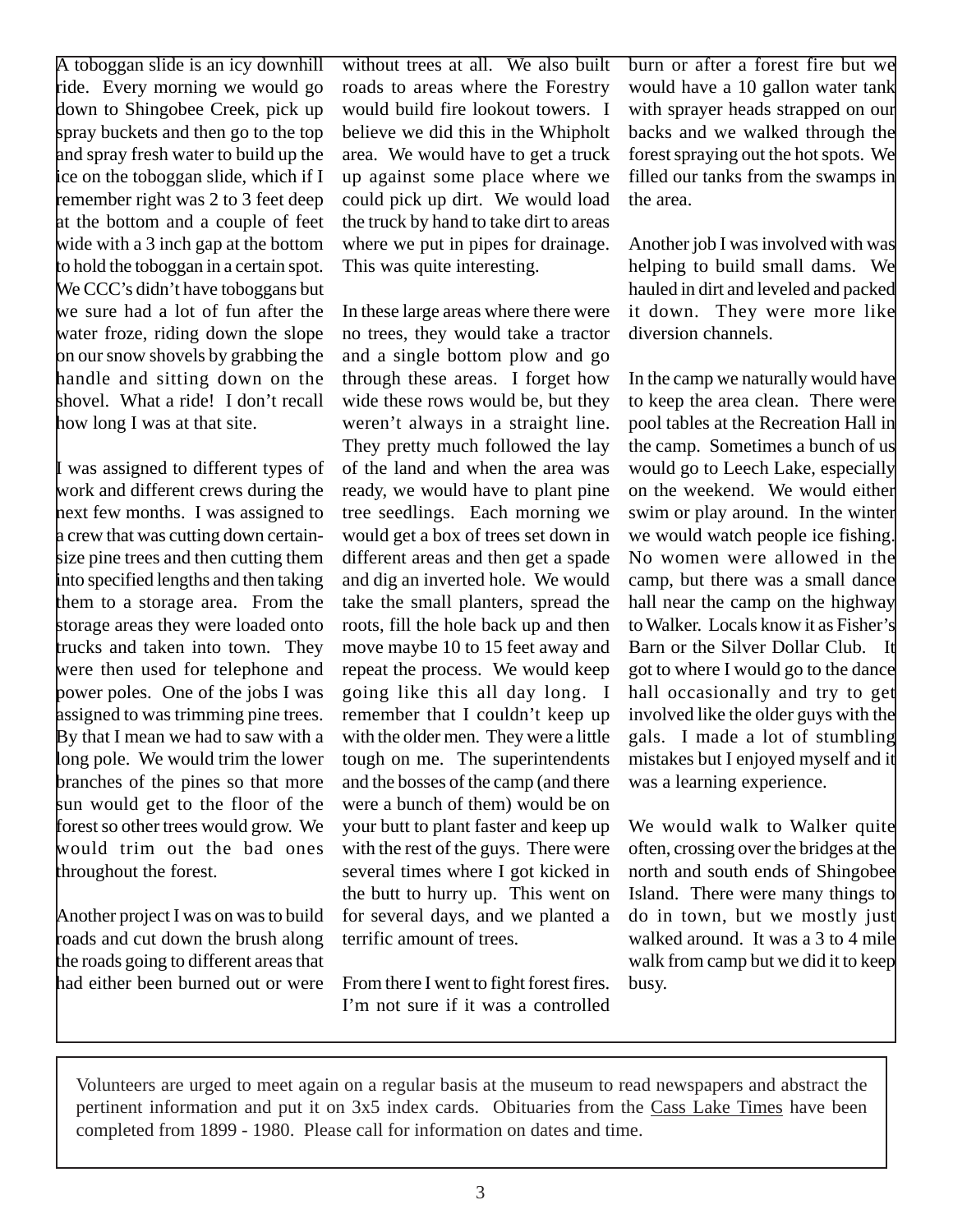Now to get into what I liked about the CCCs and what a great learning experience it was for me. I look back on it over the years and remember it as a very educational and great learning experience in life. I loved it. I was with different people with different ideas. When I was discharged, I remember it as something I was planning to go back to, but things happened in my life and I didn't get to do it. After I was discharged on June 25, 1940 and had picked up my check, the only place I had to go back to was the foster home. It took me several days to hitch hike back. Since I was actually not of age and knew nothing about my family, this was my only option. When I returned to the foster home, they notified the state that I was back and everything was ok. The people working for the State suggested that I put the \$123 check in the Orphanage at Owatonna's savings account and they would disburse it to me as I needed it since I was a ward of the State until I turned 18 years of age.

I'll never regret my time in the CCCs. I look back on my life and I know I used that experience; the first 18 or 20 years, it taught me a lot. I was pretty well educated about behavior in the military, so when I went into the service during WWII, it was extremely helpful.

I have been back to Walker quite a few times because all my life I had a passion for Camp 3709. I was directed to the Cass County Museum a few years ago where I met Renee Geving. She assisted me in finding the actual camp location, the ski slopes, where the bridges were that crossed the lake and other information pertaining to the camp. I truly appreciate all that Renee has done to help me get a very important part of my life back. \*\*\*\*\*\*\*\*\*\*\*\*\*\*\*\*\*\*\*\*\*\*\*\*\*\*\*\*\*\*\*\*\*\*\*\*\*\*\*\*\*\*\*\*\*\*\*\*\*\*\*\*\*\*\*\*\*\*\*\*\*\*\*\*\*\*\*\*\*\*\*\*\*\*\*\*\*

On March 31, 1933 President Franklin Roosevelt signed Senate File 598, known as the Emergency Work Act which authorized the Civilian Conservation Corps. It cleared both Houses of Congress in three days and went to the president's desk. This program was born out of desperation during the Great Depression and soon became the most popular and worthwhile program of the "New Deal". Over 3 million boys were given a new start on life by working in conservation and forestry throughout the United States.

These camps had a significant impact on the local economy. Shoes and clothing, camp construction materials, beef, dairy goods and bakery items needed to be purchased. LEMS (local experienced men) were hired to help train the boys. The transportation industry flourished as well as movie theaters, bars and dance halls as many of the boys visited there on their weekend passes. Many a father kept his girls under close watch when the "Boys" were in town.

Camp Co. 1723 was located in Turtle Lake Township in the SW ¼ or NW ¼ of NW ¼ of Section 6, T141 R30W, one mile east on T.H. 34, now Hwy. 200 and ¾ mile north on a township road now known as the Breezy Point Road and was founded on November 7, 1935 with Captain Dietz in command. Construction of the 22 buildings began in September of 1935 and was under the supervision of J.C. Porisch, District Forest Ranger stationed at Walker. The camp would house 200 men who would work in the Chippewa National Forest. This was one of four national parks camps located in Minnesota. The men engaged in roadside beautification which included the territory between Walker and the State Sanitorium and cut down abutements overlooking Leech Lake.

A complete and detailed survey of Leech Lake, totaling 63,450 acres, was completed by Co. 1723 in March of 1936. This survey was the first of many to be used for extensive fish management in the Chippewa National Forest. The result of the compilation of all information was a contour map which we still use today, showing the depth at all points in the lake, the various types of soil and different species of vegetation.

In July of 1937 this camp was recognized as being the best tree planters in the Chippewa National Forest. Over 750,000 Norway and Jack Pine seedlings were planted during the year. In November of 1937, 150 recruits from Missouri arrived at the camp. Construction and landscape work at the 100 foot Whipholt Ranger Station was one of their first projects. Many worked on a survey involving 35,000 acres of forest land in 1937. That fall, 215 acres of Norway pine were planted and 450 acres would be planted in the spring of 1938. Improvements were made to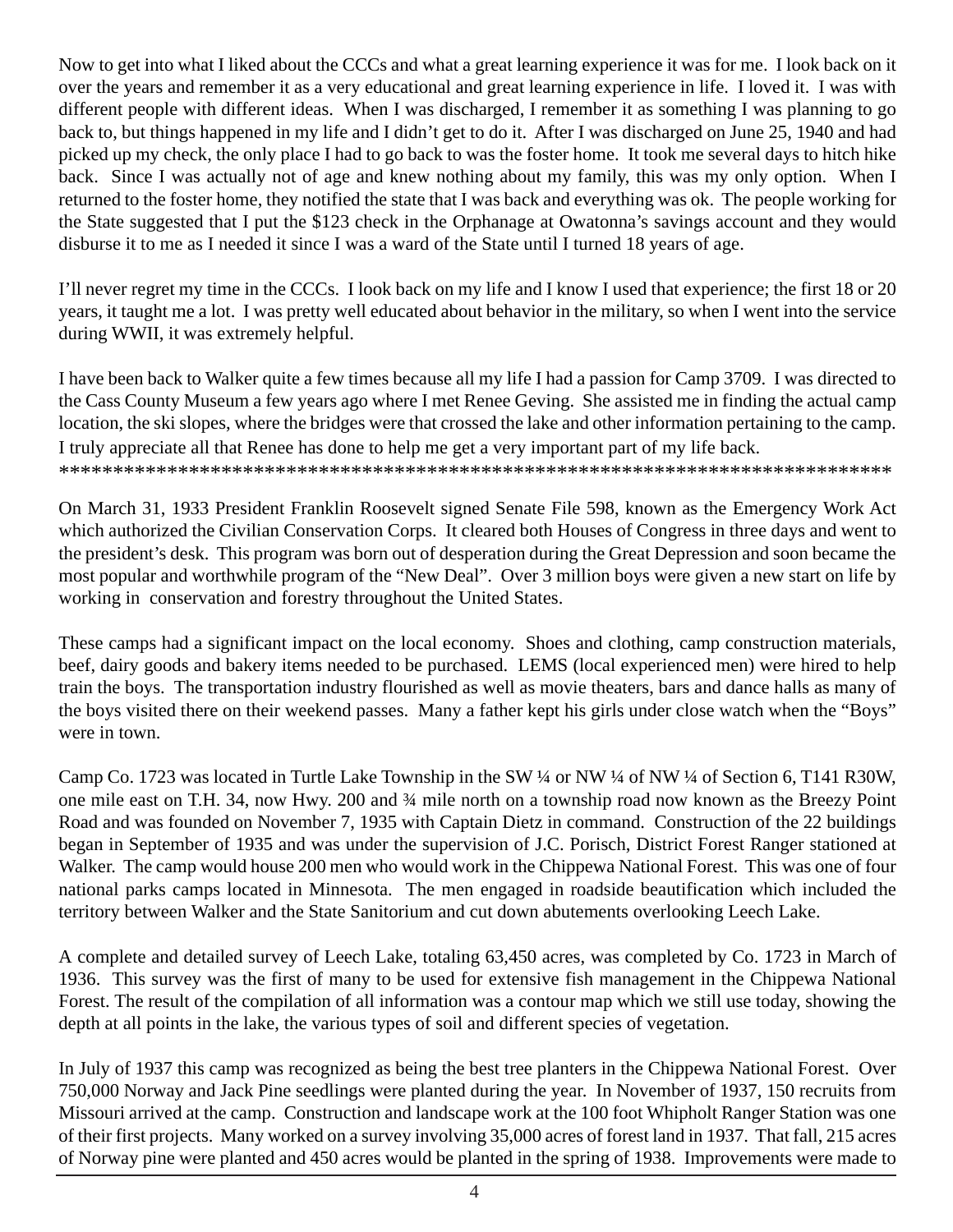Anderson Family REsorts Carl & Judy Berg Don & Margaret Brown Dan & Sue Eikenberry First National Bank of Walker Jeanette Fisher Marcella Fisher Bob & Nita Eagle-Frink Gramma Jo's House Betty Hutt Kelly & Jean Nelson Northland Logge Dr. Otto Ringle Spencer & Miriam Turner Tom & Doris Williams Underwood Family Foundation Walker Rotary

### *Cities & Townships*

City of Bena City of Chickamaw Beach City of Federal Dam City of Lake Shore City of Longville City of Remer City of Walker Blind Lake Township Boy Lake Township Deerfield Township Fairview Township Inguadona Township Kego Township Leech Lake Township Lima Township Loon Lake Township Otter Tail Peninsula Pine Lake Township Pine River Township Ponto Lake Township Poplar Township Powers Township Salem Township Smokey Hollow Township Shingobee Township Sylvan Township Torrey Township Trelipe Township Turtle Lake Township Wabedo Township Wilkinson Township Woodrow Township

# **Sponsor**<br>Acorn Hill Resort **Membership**

### *Individual*

Amy Amando Frances Bean Bob Bean Vi Blackburn Margaret Dewey Bessie Engebretson Dick Hein Beulah Hendricks Mary Louise Isakson Nancy Jacobson Karen Kezele Diana Kramer Richard Myrha Elsie Nelson Frank Olson Mary Paskvan Diane Pitzen Howard Prushek Erma Schantle Bob Shelton Arthur Shenk Jeanette Silbaugh Sherry Wagner Betty Zaffke

### *Patron*

Audrey Chelberg Tom & Sarah Cox Leland & Dorothy Delger Tony & Pat Doughty Don Flyckt John & Thelma Grimley Dave & Honey Hamilton D. W. Jones Cecelia McKeig David Nieman Norbert & Rosie Ochs Lois Orton Carol Sargent Jerry & Greta Steelman Dick & Kathie Stoneking Gary & Margaret Trimble Harry & Martha Winter

### *Friend*

Cindy Alto Carol Bennett Gordy & Liz Dahn Sylvia Peterson Dana and Bev Sheldon

### *Family*

Virginia Abullarade Henry & Ardyce Achermann Bob & Dodie Burdick Tom & Jennifer Coen Jim and Shirley Dowson Ken & Tanya Estabrooks Dick & Donna Evenson Jerry & Renee Geving Don & Karen Jensen Steve & Kay Johnson Robert & Betty Kangas William Kline Richard and Carol Knapp Molly MacGregor Eric & Dawn Myhra Patricia Oliver Chris & Dorothy Opheim Bob & Sandy Pauly D. Scott & Cindy Peterson Jim and Rhoda Pope Jocelyn Reus John Risteau Richard & Glenna Tappe Bob & Ann Winegar Bob & Germaine Yochum

### *Business*

D. W. Jones Inc. Dr, Steve & Sharon Bilben Walker Animal Hospital Eric Myhra Ford Frizzell Enterprises, Inc. Heritage Arts & Gifts Hummingbird Press Huddle's South Shore Resort Leader Lions Club Leroy Strand Electric Little Apple Bookstore Norm's Auto Body Orton Oil Company Ranch House Supper Club Relative Research by McKeig Trapper's Landing Walker Rotary

### *In Memoriam* for :

Dale Wilbur Geving Mr. and Mrs. A. B. Oliver

### *Donation:*

Ron Libertis Cass County